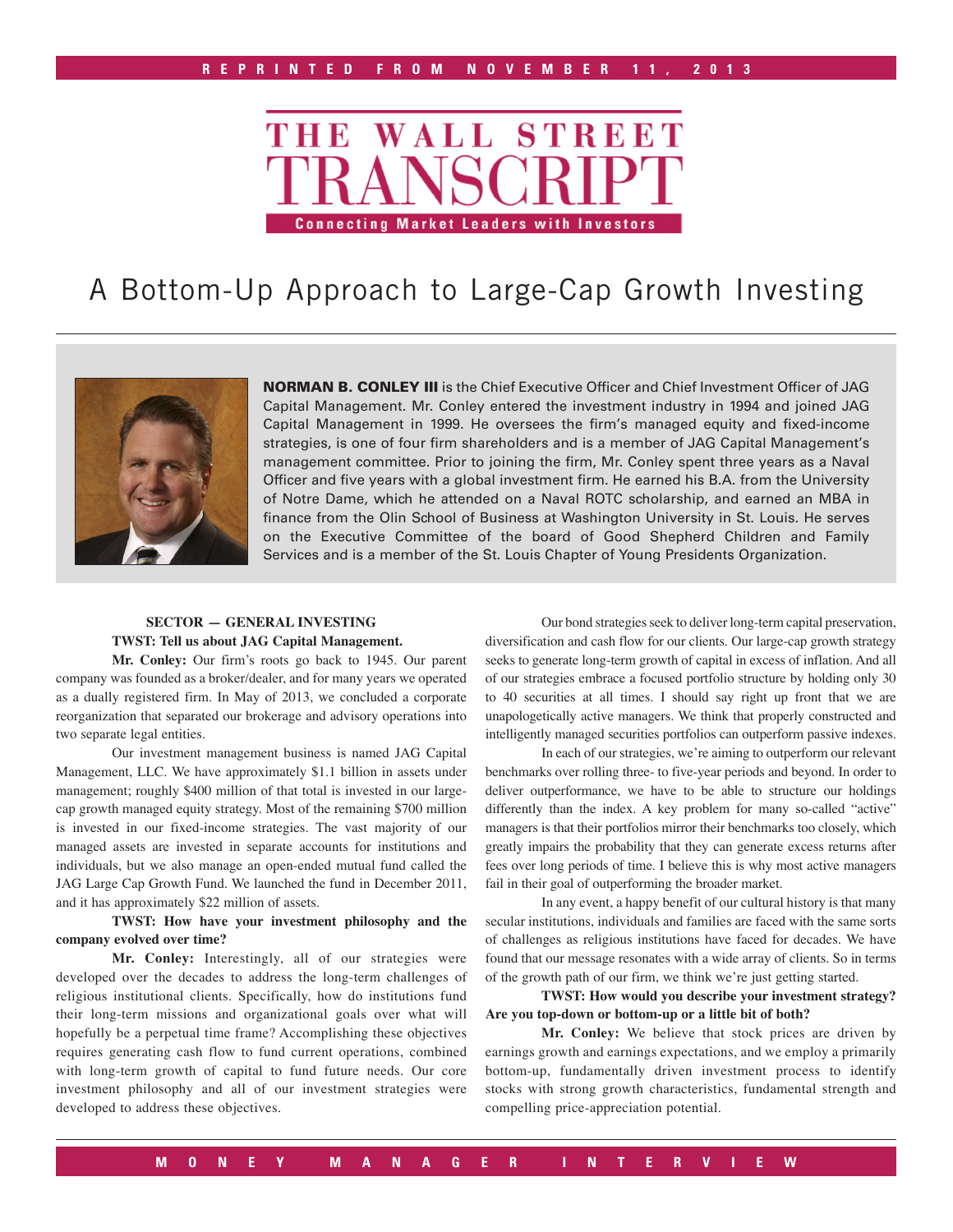# **MONEY MANAGER INTERVIEW —— A BOTTOM-UP APPROACH TO LARGE-CAP GROWTH INVESTING**

While we are always committed to maintaining a diversified portfolio across individual stocks, industries and sectors, we do think that there is such a thing as too much diversification. We do not want to be in a position where we are asking our clients to pay us for our 100th or 120th best idea. Holding only 30 to 40 names gives us the ability to diversify our portfolio away from many industry-specific risks, while at the same time ensuring that we have the ability to maintain enough exposure to our best ideas to move the performance needle.

is nowhere in sight. The Fed's favorite measure of inflation is the Personal Consumption Expenditures price index, known as PCE, and it remains barely above the flat line on a year-over-year basis at about 1.15%.

Interest rates are up a lot from their lows, but are still very, very low relative to history. Overall corporate earnings growth rates have trended down since early 2012. Year-over-year growth in S&P 500 operating earnings has declined from a 12.9% clip in March of 2012 to 0.6% as of the second quarter of 2013. This means that most of the

# *"Stock prices are driven by earnings growth and earnings expectations, and we employ a primarily bottom-up, fundamentally driven investment process to identify stocks with strong growth characteristics, fundamental strength and compelling price-appreciation potential."*

**TWST: There are different ways to diversify within a portfolio. What does diversification mean to you?** 

**Mr. Conley:** To us, an optimal diversification approach should walk a knife's edge between risk mitigation and attractive performance potential. Risk control is clearly important to us and our clients. We don't

want to have too much of any one sector, too much of any one industry, or too much of any single security in our portfolio, and we have portfolio composition rules in place to help us manage these risks.

At the same time, and I may have mentioned this earlier, there is definitely such a thing as too much diversification. At the extreme, overdiversification can limit a portfolio's upside potential. Again, it is sometimes a challenge to find the sweet spot between controlling risk and pursuing opportunities. But in my opinion, that's one of the ways we seek to add value as active managers. If it were easy, everyone could do it.

**TWST: With your background of dealing primarily with religious institutions, do you screen out certain kinds of companies?**

**Mr. Conley:** Yes. We have a cultural aversion to investing in certain types of companies and industries. Our baseline screen excludes companies that are in the tobacco, distilled spirits or gambling industries. We avoid companies that generate material revenue from the production of offensive weaponry or weapons of mass destruction. We also watch our portfolio companies

closely and vote our proxies accordingly, when it comes to employee and labor relations policies, as well as policies related to pollution.

All of this being said, we think our process and long-term results have stacked up competitively versus our peer managers. We are not asking to be evaluated any differently than other large-cap growth managers in terms of our performance and our process.

**TWST: Understanding that you are bottom-up, are there trends in the economy or in the market that you are watching right now that are impacting your decision-making process at all?**

**Mr. Conley:** The domestic economy is locked in slow-growth purgatory. Real GDP is meandering along at a sub-2% rate, and inflation

market's gains over the past 12 months to 18 months have come from multiple expansion.

The potential good news is that analysts expect corporate earnings to pick up as we head into 2014. Consensus is calling for earnings to be up more than 15% year over year by September of 2014.

> From a broader market perspective, we think that earnings growth is going to be very important to index returns over the next 12 months. Given the fact that profit margins have been very robust over the past several years, there may not be much room for margins to expand further. This means that companies will have to grow earnings the old-fashioned way, namely by growing their revenues by selling more stuff. In any event, if corporate earnings meet or beat expectations, there is probably plenty of room for stocks to continue to rally.

> Conversely, if earnings disappoint, it might be tougher for the major indices to keep traction. Macroeconomic factors do not have a direct effect on our portfolio decision-making process, per se. Always and everywhere, we want to be positioned in companies that are growing faster than the broader market and their competitive peers. That being said, a slower-growth backdrop in the economy can make it more challenging for companies in certain industries to generate powerful earnings growth. For example, if inflation and commodity prices cannot get traction in the coming year, it

might be more difficult for resource-based companies in the materials or energy sectors to generate strong earnings. All else being equal, that would make it less likely for us to maintain big portfolio weights in materials or energy companies.

**TWST: What about the Fed? What is your opinion of the Fed's involvement in the economy?** 

**Mr. Conley:** Opinions are like noses: everyone has one. But our opinion is that Fed's QE policy is beginning to damage the engine of the economy. The Fed regards a steeper yield curve as a risk to economic growth, but we actually believe that economic and market history implies exactly the opposite.

**Highlights**

Norman B. Conley III discusses his firm's large-cap growth strategy, which seeks to generate long-term growth of capital in excess of inflation. Mr. Conley's process is bottom-up and fundamentally driven to identify stocks with strong growth characteristics, fundamental strength and compelling price appreciation potential. He currently sees growth potential in the information technology, industrials and consumer discretionary sectors, and shares his top stock positions. Companies include: Starbucks Corporation (SBUX); Google (GOOG); NCR Corp. (NCR); Diebold (DBD) and Herbalife Ltd. (HLF).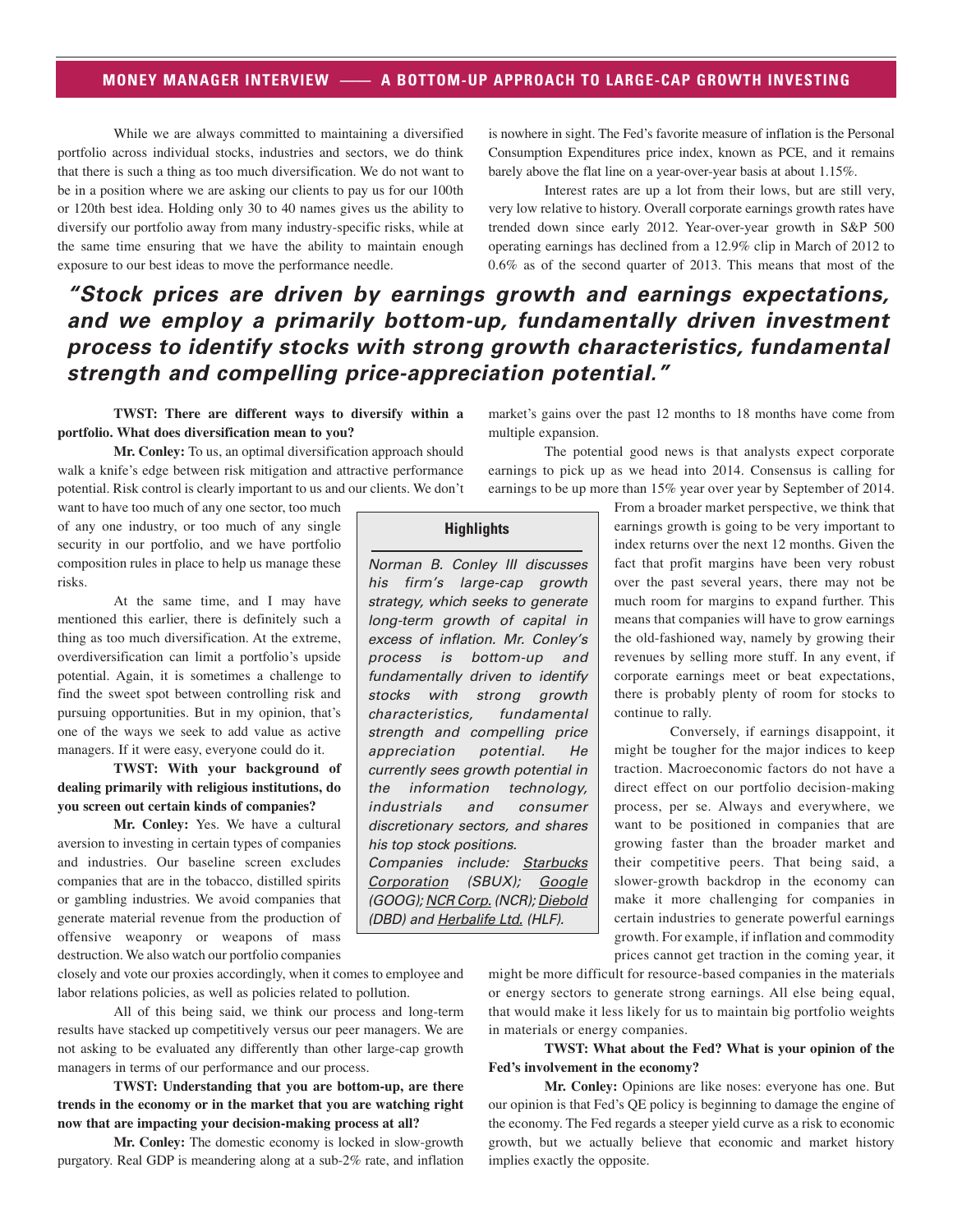# **MONEY MANAGER INTERVIEW —— A BOTTOM-UP APPROACH TO LARGE-CAP GROWTH INVESTING**

Also, from the Fed's statement after their no-taper decision just a couple of weeks ago on September 18, it seems to us that the Fed is using a wider variety of economic indicators to feed their decisionmaking process. For example, the statement specifically cited rising mortgage rates as a justification to hold off on tapering their asset purchases. The danger is that the more data points the Fed feels necessary to consider in their tapering decision, the less likely it is that all of those data points will align perfectly to their satisfaction. Taken to an extreme, it could lead to mission creep at the Fed, which could trap them into QE indefinitely.

investors, this makes little sense.

**TWST: Can you give us some specific examples of stocks that are in your portfolio and explain why you like them?**

**Mr. Conley: Starbucks** (SBUX) has been in our portfolio for several years and is one of our top five holdings. We like the company a lot. It's trading at a high-20s multiple on next year's earnings, but it's one of the world's premier brands and should be able to generate double-digit revenue growth and 20%-plus earnings growth for some time. We think **Starbucks** is a good example of an industry leader that is worth paying up for in terms of valuation.

# *"If inflation and commodity prices cannot get traction in the coming year, it might be more difficult for resource-based companies in the materials or energy sectors to generate strong earnings."*

Since Chairman Bernanke is now in the process of passing his baton to Vice Chairwoman Yellen, we think there's very, very little chance that the Fed is going to pull back or taper their QE policy until early or mid 2014. When and if they actually do taper, we think that will be a positive event for the market and for the economy later on in 2014. But since it seems to us that QE has passed the point of diminishing returns, we think an unexpected extension of the policy into the latter part of 2014 or beyond would not be received positively by the markets.



#### **TWST: Where do you see the largest opportunities right now? What types of sectors are drawing your attention?**

**Mr. Conley:** We see a lot of growth potential in the information technology, industrials and consumer discretionary sectors. We talked earlier about how the economy is in this slow-growth mode. Against that backdrop, we think that investors have penalized the valuations of companies which are perceived to be more economically sensitive. Meanwhile, capital has been chasing companies that are perceived to be less economically sensitive. In our opinion, this means that the market is overvaluing factors like quality and dividend yield, while undervaluing long-term earnings growth potential. So for example, we see lots of consumer staples sector companies trading at high-teen multiples with 2% to 4% revenue growth outlooks. From our perspective as growth

Similarly, **Google** (GOOG) has been a large holding of ours for the last couple of years. Like **Starbucks**, they lead their industry globally. We think that leadership position is very secure, and they are even cheaper than **Starbucks** on forward earnings estimates.

**NCR** (NCR), which we bought in February 2013, is a more recent addition to the portfolio. **NCR** is the old National Cash Register. They represent one-half of a duopoly with **Diebold** (DBD) in the bank ATM industry, but they are also very involved in retail solutions like point-of-sale terminals and checkout kiosks. We think the stock is too cheap at 14 times next year's earnings, with a very compelling growth trajectory. We think they are being valued as a hardware company, but under everybody's noses they are quietly becoming more of a software company. More than 10% of their revenue this year is going to come from recurring, higher-margin software sales. I don't think the market is giving them credit for that in terms of their multiple.



#### **TWST: How often you turn over a portfolio then, and what is your sell discipline?**

**Mr. Conley:** Our annual turnover has historically ranged between 75% and 100%. The vast majority of our turnover is driven by our sell discipline. We have a pretty rigorous sell discipline in the portfolio. I mentioned earlier that we don't hold a lot of names at any one time. Because we maintain such a relatively concentrated portfolio, we really need to be proactive in our sell decisions.